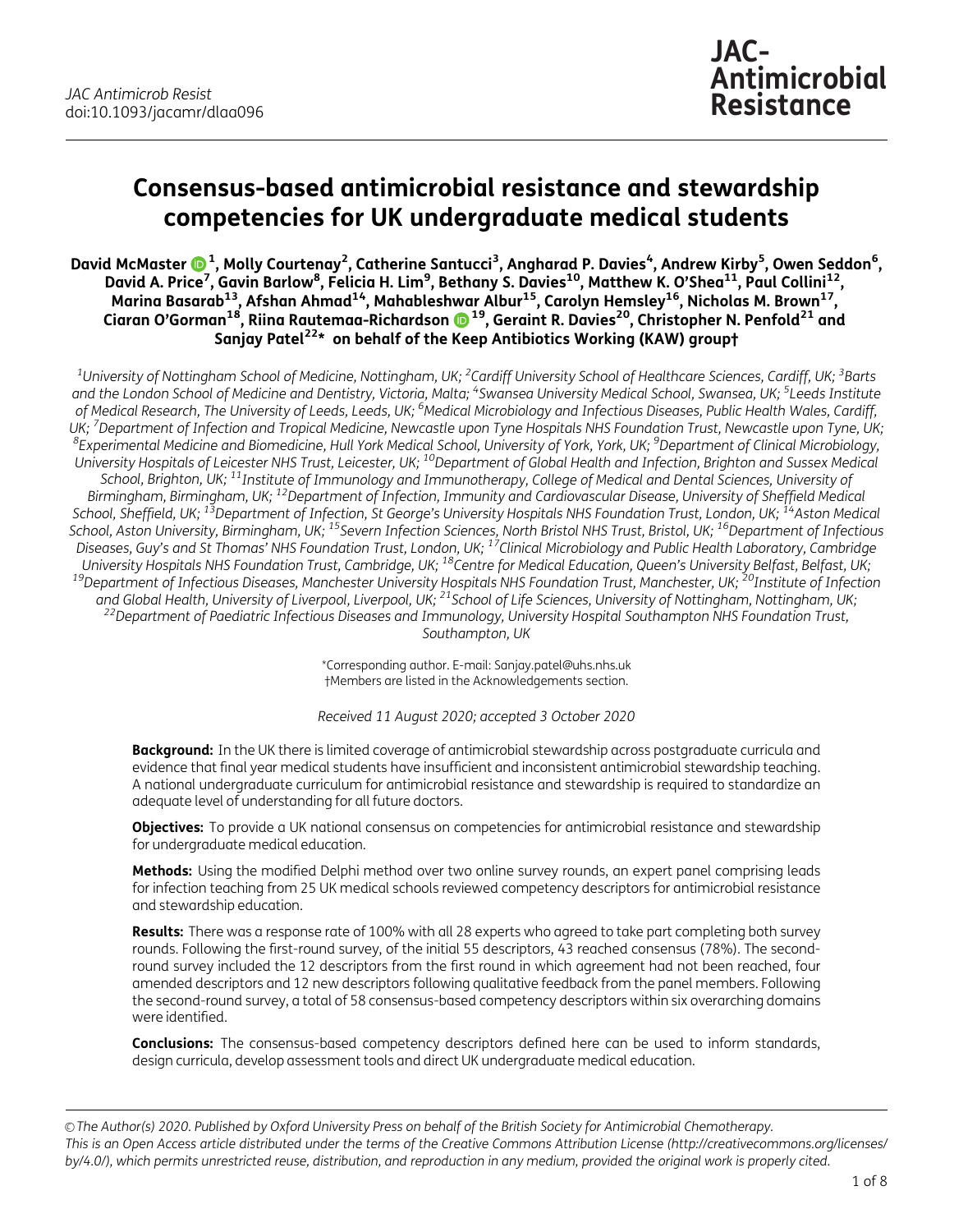# <span id="page-1-0"></span>Introduction

Antimicrobial resistance (AMR) is one of the greatest threats to the future of healthcare.<sup>[1](#page-6-0)</sup> AMR occurs when microorganisms are exposed to antimicrobial drugs, with the misuse and overuse of antimicrobials acceleratina the development of resistance. $1$ Infection with resistant microorganisms can have severe consequences, increasing mortality, prolonging hospital stays, adding a significant economic burden and threatening to undermine the global health improvements made over recent decades. $^{2,3}$ 

Antimicrobial stewardship (AMS) is a coherent set of actions which promote responsible use of antimicrobials and is recognized as essential for limiting AMR.<sup>4</sup> The WHO Global Action Plan on AMR emphasizes the importance of including AMS and antimicrobial prescribing in the training of health workers, calling for increased awareness and training by making AMR a core component of professional education.<sup>2</sup> A variety of factors can result in injudicious use of antimicrobials by health workers, including fundamental lack of knowledge and awareness of AMR. In the UK there is inadequate coverage of AMS across the majority of postgraduate clinical training curricula, including specialities responsible for the largest volumes of antimicrobial usage (e.g. primary care) and hospital specialities which have high rates of broad spectrum antimicrobial use and healthcare-associated infections.<sup>[5](#page-6-0)</sup> The UK Foundation Programme curriculum, General Medical Council outcomes for graduates and the recently produced Royal College of Pathologists undergraduate curriculum are helpful guidance, but are unable to address AMR/S in sufficient detail to guide educators or standardize competencies.<sup>[6](#page-6-0)-[8](#page-6-0)</sup>

Education on AMR/S must be improved for all prescribers, including pharmacists, midwives, nurses, allied health professionals and doctors.<sup>9-11</sup> Medical school prepares doctors for clinical practice, however there is evidence that final-year medical students have insufficient prescribing competencies and lack confidence in correctly prescribing antibiotics, despite these being among the most common medications junior doctors prescribe[.12](#page-6-0)–[18](#page-7-0) Competencies represent a combination of knowledge, attitudes and skills and are designed to define the minimum standards that should be reached to practise responsibly and safely.<sup>9</sup> Whilst AMR/S prescribing competency frameworks exist,  $9-11,19$  $9-11,19$  there are no consensus-based AMR/S competencies for UK medical student education.

As part of the Keep Antibiotics Working (KAW) undergraduate programme, a joint BSAC, Health Education England and Medical Schools Council initiative was developed with the aim of providing a national consensus of competencies on AMR/S for UK undergraduate medical students.

# Methods

#### **Ethics**

The research was conducted in accordance with the Declaration of Helsinki and national and institutional standards. Ethical approval was granted by the School of Healthcare Sciences Research Governance and Ethics Committee, Cardiff University (reference number 427).

#### Delphi method

Using the modified Delphi method,<sup>[20](#page-7-0)</sup> the opinions of experts were gathered over two rounds of data collection. In collaboration with the Medical

Schools Council, 28 experts (12 female; 16 male) were identified from 25 UK medical schools in England, Wales and Northern Ireland (Appendix [S1](http://academic.oup.com/jacamr/article-lookup/doi/10.1093/jacamr/dlaa096#supplementary-data), available as [Supplementary data](http://academic.oup.com/jacamr/article-lookup/doi/10.1093/jacamr/dlaa096#supplementary-data) at JAC-AMR Online). After discussion with the Scottish Antimicrobial Prescribing Group, the decision was made to not include Scottish medical schools to avoid multiple simultaneous quality improvement initiatives. An expert in this study was defined as an individual from each institution with expertise in antimicrobial prescribing and medicines management, AMR/S and leading infection education for undergraduate medical students. Experts came from backgrounds in infectious diseases or microbiology and all were involved in leading undergraduate teaching. All experts were sent a participant information sheet and given the opportunity to discuss any queries with a researcher. All 28 experts agreed to participate.

A comprehensive list of core competencies was generated from avail-able frameworks, <sup>9,[11](#page-6-0),[19](#page-7-0)</sup> allowing use of the modified Delphi method due to the availability of pre-existing information.<sup>[20](#page-7-0)</sup> These competencies were split into six domains, with overarching competency statements and a list of 55 descriptors designed to represent the knowledge, skills, attitudes and values that are required for undergraduate medical students (Table [1\)](#page-2-0). As the competency frameworks used to generate the first-round survey had not been created for UK medical students it was important to include all descriptors for review in the first round.

The Joint Information Systems Committee online survey tool was used to develop each round of the online survey, with each survey round open for 3 weeks between May and July 2020. Each expert was emailed a link to complete the first round of the survey. Participants were asked to rank each descriptor on a six-point Likert scale  $(1 =$  strongly disagree; 6 = strongly agree) as to the extent to which they assessed it was important to be part of the undergraduate curriculum. An additional open-ended question was included at the end of each domain for experts to include comments, provide feedback and to identify any additional descriptors.

Following the first round the results were analysed by a steering group, ensuring all qualitative feedback was addressed and that no descriptors were unnecessarily excluded. Following analysis of the first-round results, a report was circulated to respondents detailing the quantitative results and inviting further interpretation and feedback. Descriptors for which there was a lack of agreement, descriptors that were amended following feedback and additional descriptors identified by respondents were included in the second-round questionnaire. The second-round questionnaire was sent to all experts who had responded to the first-round survey. Follow-up reminder emails were sent at weekly intervals across the two survey rounds.

#### Data analysis

The most frequently used and robust method to determine consensus in Delphi studies is medians and IQRs.<sup>[21](#page-7-0)</sup> Medians and IQRs were calculated for each descriptor; responses where the median was  $\geq$ 5 (i.e. experts agreed or strongly agreed with the importance of including) with an IQR  $<$ 1.5 (i.e. there was minimal spread between expert answers) were considered important descriptors that had reached expert consensus.

# Results

#### First round

Of the 28 individuals who agreed to participate in the expert panel there was a 100% response rate for completion of the first-round questionnaire. There were high levels of agreement (i.e. median  $\ge$ 5) on the importance of 51 descriptors [\(Table 1](#page-2-0)). Two descriptors were viewed as less important (i.e. median  $<$  5) with an IQR of 1, indicating there was a high strength of agreement with minimal spread between expert answers; these two descriptors were excluded: '2.4 Describe the mechanisms of antimicrobial resistance, including: intrinsic or acquired resistance and the importance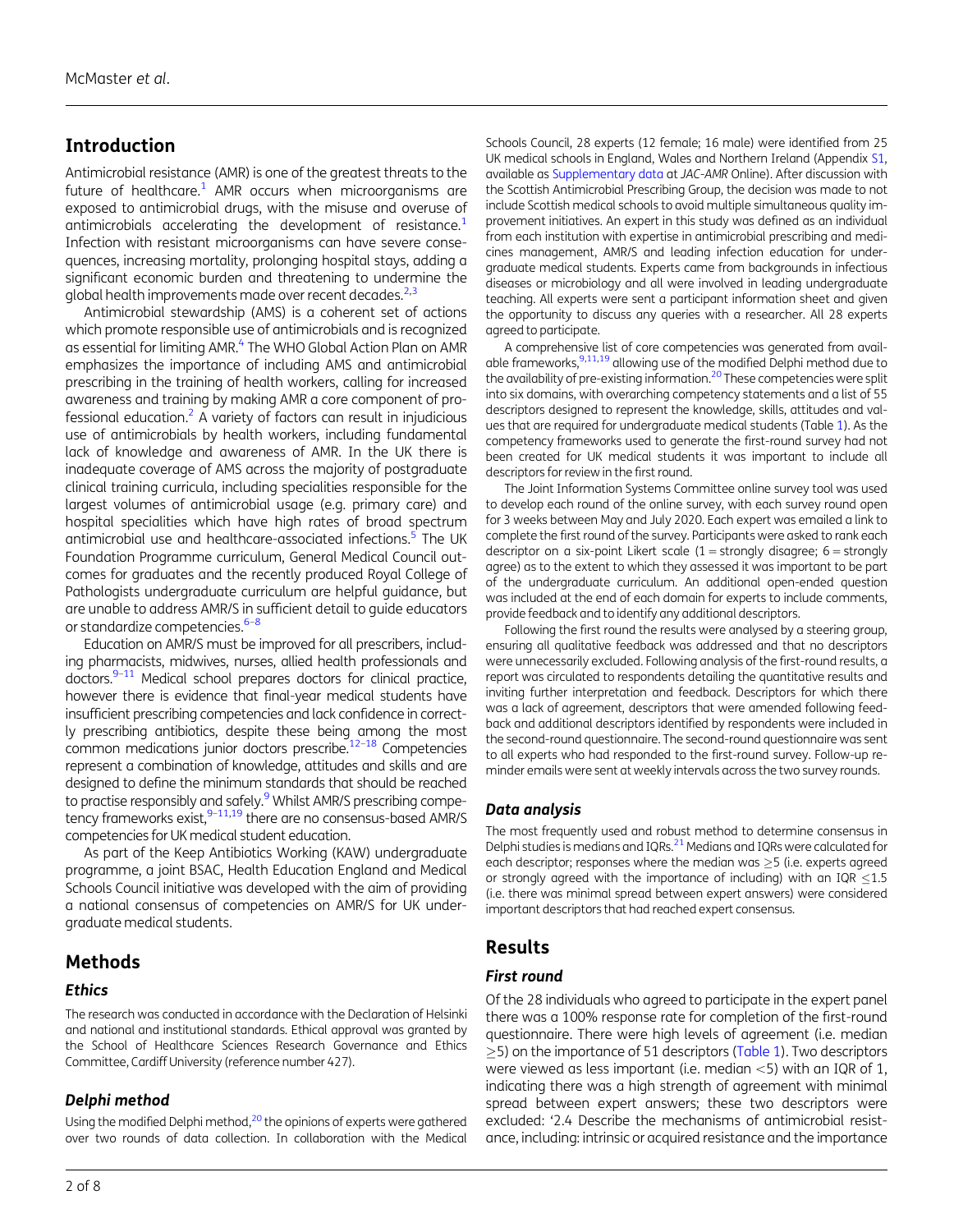<span id="page-2-0"></span>

| Competency descriptors                                                                                                                                                                | Median      | IQR               |
|---------------------------------------------------------------------------------------------------------------------------------------------------------------------------------------|-------------|-------------------|
| Domain 1: Infection prevention and control                                                                                                                                            |             |                   |
| 1.1 Describing the nature and classification of pathogenic microorganisms                                                                                                             | 5           | 1                 |
| 1.2 Describing how microorganisms cause infections in humans: the importance of understanding the differ-<br>ences between colonization (e.g. of venous leg ulceration) and infection | 6           | $\mathbf{1}$      |
| 1.3 Explaining what an antimicrobial resistant organism is                                                                                                                            | 6           | 1                 |
| 1.4 Explaining the 'Chain of Infection'                                                                                                                                               | 5           | $2^b$             |
| 1.5 How microorganisms are transmitted in both community and hospital settings                                                                                                        | 5           | $\mathbf{1}$      |
| 1.6 Defining the components required for infection transmission (i.e. presence of an organism, route of trans-                                                                        | 5           | $\mathbf{1}$      |
| mission of the organism from one person to another, a host who is susceptible to infection)                                                                                           |             |                   |
| 1.7 Describing the routes of transmission of infectious organisms (i.e. contact, droplet, airborne routes)                                                                            | 6           |                   |
| 1.8 Present and recognize the characteristics of a susceptible host                                                                                                                   | 5           | 1<br>$\mathbf{1}$ |
|                                                                                                                                                                                       | 5           | 2 <sup>b</sup>    |
| 1.9 Demonstrating an understanding of the importance of screening for infections (e.g. MRSA on admission to                                                                           |             |                   |
| hospital, carbapenem resistance for patients with risk factors)<br>1.10 Demonstrate the application of standard precautions in healthcare environments                                |             | $\mathbf{1}$      |
|                                                                                                                                                                                       | 6<br>5      | $\mathbf{1}$      |
| 1.11 Apply appropriate policies/procedures and guidelines when collecting and handling specimens                                                                                      |             | 1.25              |
| 1.12 Apply policies, procedures and guidelines relevant to infection control when presented with infection<br>control cases and situations                                            | 5           |                   |
| 1.13 Implement work practices that reduce risk of infection (such as taking appropriate immunization or not                                                                           | 6           | $\mathbf{1}$      |
| coming to work when sick to ensure patient and other healthcare worker protection)                                                                                                    |             |                   |
| 1.14 Appreciate that healthcare workers have the accountability and obligation to follow infection control                                                                            | 6           | $\mathbf{1}$      |
| protocols as part of their contract of employment                                                                                                                                     |             |                   |
| 1.15 Act as a role model to healthcare workers and members of the public by adhering to infection prevention                                                                          | 6           | 1                 |
|                                                                                                                                                                                       |             |                   |
| and control principles<br>1.16 Demonstrating knowledge and awareness of international/national strategies on infection prevention                                                     | $4^{\circ}$ | 2 <sup>b</sup>    |
| and control and antimicrobial resistance (e.g. Global Action Plan for AMR; WHO SAVE LIVES: Clean Your                                                                                 |             |                   |
| Hands; UK Government 5-year AMR strategy)                                                                                                                                             |             |                   |
| Domain 2: Antimicrobials and antimicrobial resistance                                                                                                                                 |             |                   |
| 2.1 Describe the modes of action of antibiotics and other antimicrobials                                                                                                              | $4.5^\circ$ | 2 <sup>b</sup>    |
|                                                                                                                                                                                       |             |                   |
| 2.2 Describe the spectrum of activity for commonly prescribed antimicrobials                                                                                                          | 5<br>6      | $\mathbf{1}$<br>1 |
| 2.3 Describe broad spectrum and narrow spectrum antimicrobials and the contribution of broad-spectrum<br>antimicrobials to antimicrobial resistance                                   |             |                   |
|                                                                                                                                                                                       | $4^{\circ}$ | $\mathbf{1}$      |
| 2.4 Describe the mechanisms of antimicrobial resistance, including: intrinsic or acquired resistance; the im-                                                                         |             |                   |
| portance of selection advantages (e.g. the greater ability for some to colonize) and how this can be an                                                                               |             |                   |
| amplification process for antimicrobial resistance                                                                                                                                    |             |                   |
| Domain 3: Antimicrobial prescribing and stewardship                                                                                                                                   | 6           |                   |
| 3.1 Demonstrate an appreciation that appropriate use of antimicrobials reduces the emergence of resistance                                                                            |             | $\mathbf{1}$      |
| and reduces adverse effects (e.g. their disruptive effects on host normal flora, which may lead to, for ex-                                                                           |             |                   |
| ample, C. difficile infection, Candida spp. infection)                                                                                                                                |             |                   |
| 3.2 Demonstrate an understanding of the key elements of prescribing an antimicrobial, including: obtaining                                                                            | 6           | $\mathbf 0$       |
| microbiological cultures or other relevant tests before commencing treatment as necessary; the choice of                                                                              |             |                   |
| agent; the route of administration; its pharmacokinetics and how this affects the choice of dosage regimen;                                                                           |             |                   |
| how to monitor levels and adjust doses (e.g. in the elderly or renal impairment); where to seek specialist ad-                                                                        |             |                   |
| vice; decisions to switch agent (e.g. from intravenous to oral, narrower to broader spectrum [or vice versa])                                                                         |             |                   |
| base on microbiological results; the duration of treatment and when to consider review/stop dates                                                                                     |             |                   |
| 3.3 Recognize the importance of initiating prompt effective empirical antimicrobial treatment in patients with<br>life-threatening infections (sepsis)                                | 6           | 0                 |
| 3.4 Understand why self-limiting bacterial or viral infections are unlikely to benefit from antimicrobials                                                                            | 6           | 1                 |
| 3.5 Understand how inflammatory markers and other investigations are used to diagnose and monitor the re-                                                                             | 5           | 1                 |
| sponse to treatment of infections and their complications                                                                                                                             |             |                   |
| 3.6 Describe and demonstrate how to select the appropriate antimicrobial, paying due consideration to local                                                                           | 6           | $\mathbf{1}$      |
| guidance, how, and where, to access this                                                                                                                                              |             |                   |
| 3.7 Understand how local microbial/antimicrobial susceptibility patterns impacts on the choice of empirical                                                                           | 5           | 2 <sup>b</sup>    |
| therapy                                                                                                                                                                               |             |                   |

Continued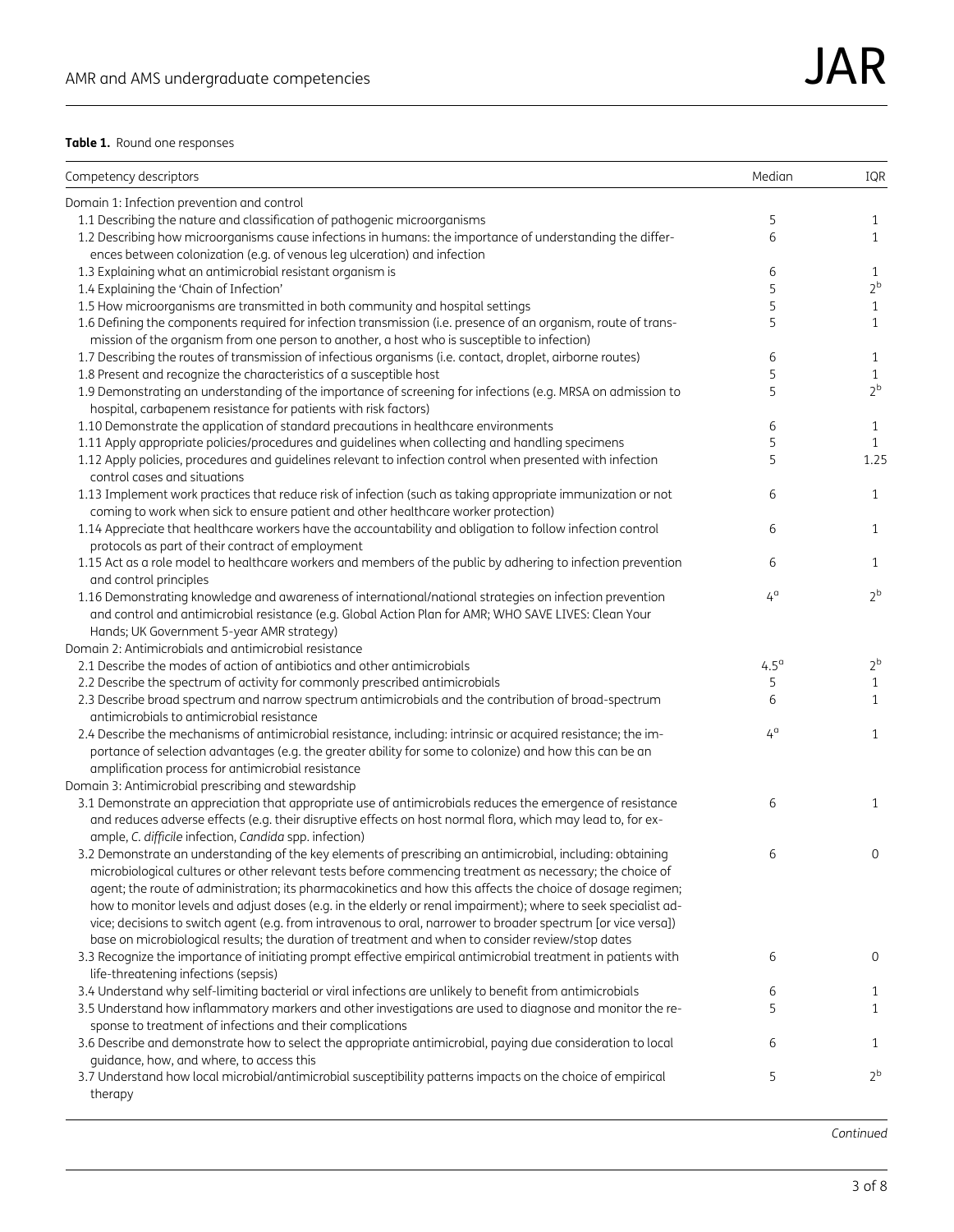$\overline{a}$ 

#### Table 1. Continued

| Competency descriptors                                                                                                                                                                                                                                                                                                                                                                                                                                                                                                              | Median      | IQR            |
|-------------------------------------------------------------------------------------------------------------------------------------------------------------------------------------------------------------------------------------------------------------------------------------------------------------------------------------------------------------------------------------------------------------------------------------------------------------------------------------------------------------------------------------|-------------|----------------|
| 3.8 Demonstrate an understanding of patient specific factors that need to be considered when choosing an<br>antimicrobial which may influence the choice of antimicrobial (i.e. know colonization with resistant<br>organisms)                                                                                                                                                                                                                                                                                                      | 6           | $\mathbf{1}$   |
| 3.9 Demonstrate an understanding of how to interpret microbiology results/reports from the laboratory                                                                                                                                                                                                                                                                                                                                                                                                                               | 5           | $\mathbf{1}$   |
| 3.10 Describe and demonstrate switching to the correct antimicrobial when susceptibility testing indicates re-<br>sistance, or to a cheaper or more cost-effective antimicrobial that is also compatible with the clinical<br>presentation                                                                                                                                                                                                                                                                                          | 6           | $\mathbf{1}$   |
| 3.11 Describe the common side-effects, including allergy, drug/food interactions, contraindications of the<br>main classes of antimicrobials, and the importance of monitoring for these, and what to do when these are<br>suspected                                                                                                                                                                                                                                                                                                | 6           | $\mathbf{1}$   |
| 3.12 Demonstrate knowledge of when not to prescribe antimicrobials, and use of alternatives, such as the re-<br>moval of invasive devices (e.g. intravenous or urinary catheters and incision and drainage of abscesses<br>[source control])                                                                                                                                                                                                                                                                                        | 6           | 0.25           |
| 3.13 Demonstrate an understanding of the rationale and use of perioperative prophylactic antimicrobials to<br>prevent surgical site infection                                                                                                                                                                                                                                                                                                                                                                                       | 5           | $\mathbf{1}$   |
| 3.14 Demonstrate an understanding of why accurately documenting a patient allergy to an antimicrobial is<br>important                                                                                                                                                                                                                                                                                                                                                                                                               | 6           | 0.25           |
| 3.15 Demonstrate the importance of documenting in the prescription chart and/or in patients' clinical records,<br>the clinical indication, route, dose, duration and review date of antimicrobials                                                                                                                                                                                                                                                                                                                                  | 6           | 0.25           |
| 3.16 Demonstrate knowledge of when to use a delayed antimicrobial prescription and how to negotiate this<br>with the patient                                                                                                                                                                                                                                                                                                                                                                                                        | 5           | 2 <sup>b</sup> |
| 3.17 Demonstrate the review of antimicrobial prescriptions for hospital inpatients on all ward rounds.<br>Appropriately choosing one of the five antimicrobial prescribing decisions 48 h after initiating antimicrobial<br>treatment (ARHAI Guidance-Start Smart-then Focus)<br>a. Stop antibiotics if there is no evidence of infection<br>b. Switch antibiotics from intravenous to oral administration<br>c. Change antibiotics-ideally to a narrower spectrum (or broader if required)<br>d. Continue and review again at 72 h | 6           | $\mathbf{1}$   |
| e. Outpatient Parenteral Antibiotic Therapy (OPAT)<br>3.18 Educate patients and their carers, nurses and other supporting clinical staff as to when antibiotics are<br>not required and complying with the duration and frequency of administration of their prescribed<br>antimicrobial                                                                                                                                                                                                                                            | 5           | 1.25           |
| Domain 4: Vaccine uptake                                                                                                                                                                                                                                                                                                                                                                                                                                                                                                            |             |                |
| 4.1 Able to discuss the relevant national and local immunization programmes and the diseases for which vac-<br>cines are currently available. Aware of programmes for specific clinical risk groups and use of vaccination in<br>outbreak situations                                                                                                                                                                                                                                                                                | 5           | $\mathbf{1}$   |
| 4.2 Able to explain the general principles of immunization (e.g. why multiple and/or booster doses are<br>required, why intervals need to be observed between doses and why the influenza vaccine needs to be<br>given annually)                                                                                                                                                                                                                                                                                                    | 5           | 0.25           |
| 4.3 Able to clearly and confidently discuss the risks and benefits of vaccination and able to address any con-<br>cerns patients and/or parents/carers may have                                                                                                                                                                                                                                                                                                                                                                     | 5           | $\mathbf{1}$   |
| 4.4 Aware of, and able to discuss, any current issues, controversies or misconceptions surrounding<br>immunization                                                                                                                                                                                                                                                                                                                                                                                                                  | 5           | $\mathbf{1}$   |
| 4.5 Understand how current vaccines can benefit prescribing practices, including reducing the need for pre-<br>scribing antimicrobials and decreasing antimicrobial-resistant strains (e.g. of Streptococcus pneumoniae)                                                                                                                                                                                                                                                                                                            | 5           | 2 <sup>b</sup> |
| 4.6 Aware of local and national targets for immunization uptake and why vaccine uptake data is important. If<br>appropriate, know where to find data for their area of practice                                                                                                                                                                                                                                                                                                                                                     | $4^{\circ}$ | 1              |
| Domain 5: Person-centred care                                                                                                                                                                                                                                                                                                                                                                                                                                                                                                       |             |                |
| 5.1 Support participation of patients/carers, as integral partners when planning/delivering their care<br>5.2 Share information with patients/carer in a respectful manner and in such a way that is understandable,                                                                                                                                                                                                                                                                                                                | 5.5<br>6    | 1<br>1         |
| encourages discussion, and enhances participation in decision-making<br>5.3 Ensure that appropriate education and support is provided by learners to patients/carer, and others<br>involved with their care or service                                                                                                                                                                                                                                                                                                              | 5           | $\mathbf{1}$   |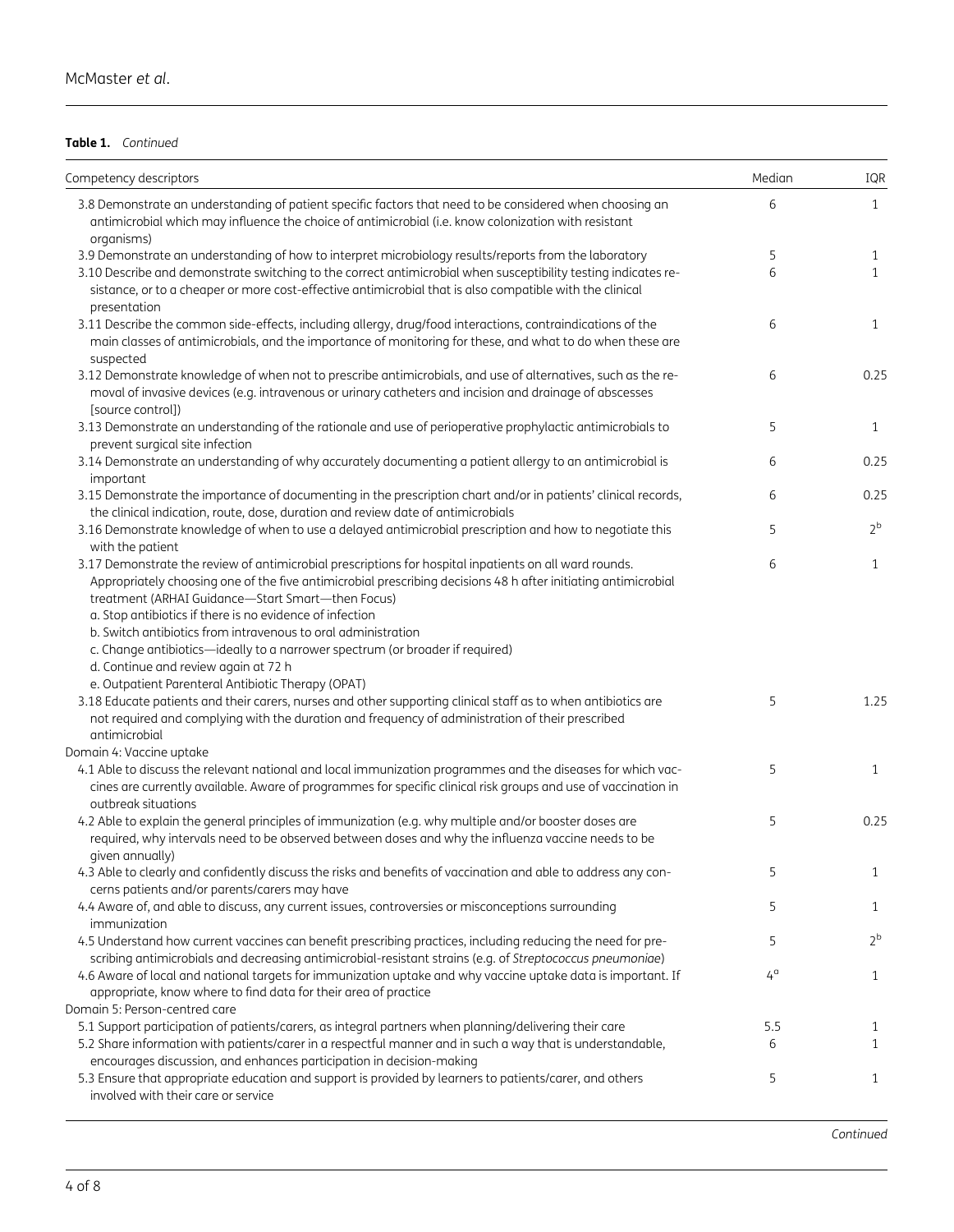#### <span id="page-4-0"></span>Table 1. Continued

| Competency descriptors                                                                                                                                                                                                                                                                                                     | Median | IOR            |
|----------------------------------------------------------------------------------------------------------------------------------------------------------------------------------------------------------------------------------------------------------------------------------------------------------------------------|--------|----------------|
| 5.4 Listen respectfully to the expressed needs of all parties in shaping and delivering care or services                                                                                                                                                                                                                   |        | $\neg b$       |
| 5.5 Discuss patient/carer expectations or demands of antimicrobials and the need to use antimicrobials<br>appropriately                                                                                                                                                                                                    | b      |                |
| Domain 6: Interprofessional collaborative practice                                                                                                                                                                                                                                                                         |        |                |
| 6.1 Demonstrate an understanding of the roles, responsibilities, and competencies of other health professio-<br>nals involved in antimicrobial treatment policy decisions                                                                                                                                                  |        | ገ <sup>b</sup> |
| 6.2 Explain why it is important that healthcare professionals, involved in the delivery of antimicrobial therapy<br>(including the prescription, delivery and supply) have a common understanding of antimicrobial treatment<br>policy decisions, the quantity of antimicrobial use, and effective patient/client outcomes |        | 1.25           |
| 6.3 Establish collaborative communication principles and actively listen to other professionals and patients/<br>carer involved in the delivery of antimicrobial therapy                                                                                                                                                   |        | 1.25           |
| 6.4 Communicate effectively to ensure common understanding of care decisions                                                                                                                                                                                                                                               |        |                |
| 6.5 Develop trusting relationships with patients/carer and other health/social care professionals                                                                                                                                                                                                                          |        | 1.25           |
| 6.6 Effectively use information and communication technology to improve interprofessional patient-centred<br>care                                                                                                                                                                                                          |        | ን <sub>b</sub> |

Experts ranked descriptors split into six domains on a six-point Likert scale  $(1 =$ strongly disagree;  $6 =$ strongly agree) during the first round of a modified Delphi method questionnaire. Medians and IQRs of responses were calculated.

<sup>a</sup> Descriptors viewed as less important, i.e. median <5 (on a six-point Likert scale).<br><sup>b</sup>l ack of gareement between experts, i.e. JOP  $\times$ 1.5

 $b$ Lack of agreement between experts, i.e. IQR  $>1.5$ .

of selection advantages' and '4.6 Aware of local and national targets for immunization uptake and why vaccine uptake data is important. If appropriate, know where to find data for their area of practice'. Additionally, two descriptors were viewed as less important but with a low strength of agreement between experts: '1.16 Demonstrating knowledge and awareness of international/national strategies on infection prevention and control and antimicrobial resistance (e.g. Global Action Plan for AMR; WHO SAVE LIVES: Clean Your Hands; UK Government 5-year AMR strategy)' and '2.1 Describe the modes of action of antibiotics and other antimicrobials'. These 2 descriptors, and a total of 10 descriptors with a low strength of agreement between experts (i.e. IQR  $>1.5$ ) were included in the second-round survey. Of the initial 55 descriptors, 43 reached consensus (i.e. median  $\geq$ 5 and IQR  $\leq$ 1.5) by the expert panel (78%). The 12 descriptors which had disagreement, 4 amended descriptors and 12 new descriptors identified following qualitative feedback formed the second round of the survey (Table [2\)](#page-5-0).

#### Second round

All 28 members of the expert panel were invited to complete the second-round questionnaire; there was a 100% response rate to the second round. Three descriptors were viewed as less important, with minimal spread between expert answers (i.e. median  $<$  5 and IQR  $<$ 1.5) and were excluded (Table [2](#page-5-0)). These included one descriptor that had not reached consensus in the first round and two new descriptors: '1.16 Demonstrating knowledge and awareness of international/national strategies on infection prevention and control and antimicrobial resistance (e.g. Global Action Plan for AMR; WHO SAVE LIVES: Clean Your Hands; UK Government 5-year AMR strategy)', 'Knowledge of how different global settings have inadvertently led to the development of resistance

(e.g. sewage contamination of water sources in India led to NDM)' and 'Knowledge of different types of vaccine and different vaccine development strategies'. The strength of agreement between experts was high for 19 descriptors and low for 4 descriptors. Of the 24 descriptors that formed the second round, 17 reached consensus (71%).

#### Summary statement

We have identified 58 competency descriptors within six domains that have reached expert consensus by a group representing UK medical schools from England, Wales and Northern Ireland. These competencies form an AMR and AMS framework for undergraduate medical student education (Appendix [S2\)](http://academic.oup.com/jacamr/article-lookup/doi/10.1093/jacamr/dlaa096#supplementary-data).

# **Discussion**

Utilizing expert opinion from across the UK, we present here the first set of specific AMR/S competencies for UK undergraduate medical student education. This framework can be used to inform standards for education and prescribing and will help standardize a high-level of antimicrobial knowledge for tomorrow's doctors. The competencies defined here have been developed to address a gap in UK undergraduate medical student education and to ensure that all new graduates are trained in the principles of evidence based AMS. In the EU alone, it is estimated that infections from MDR bacteria result in 25000 deaths annually.<sup>3</sup> Hence, it is not surprising that medical students perceive misuse of antibiotics as unethical.<sup>[13](#page-7-0)</sup> Castro-Sánchez et al.<sup>[22](#page-7-0)</sup> identified that UK medical school courses contain a median of 17.8 h (IQR 8.87–42.62) of AMS education, with only 16 of 23 medical schools (69.5%) teaching all recommended AMS principles when assessing 2012 curricula.

Evidence shows that many medical students lack self confidence in choosing the correct antibiotics, deciding when to use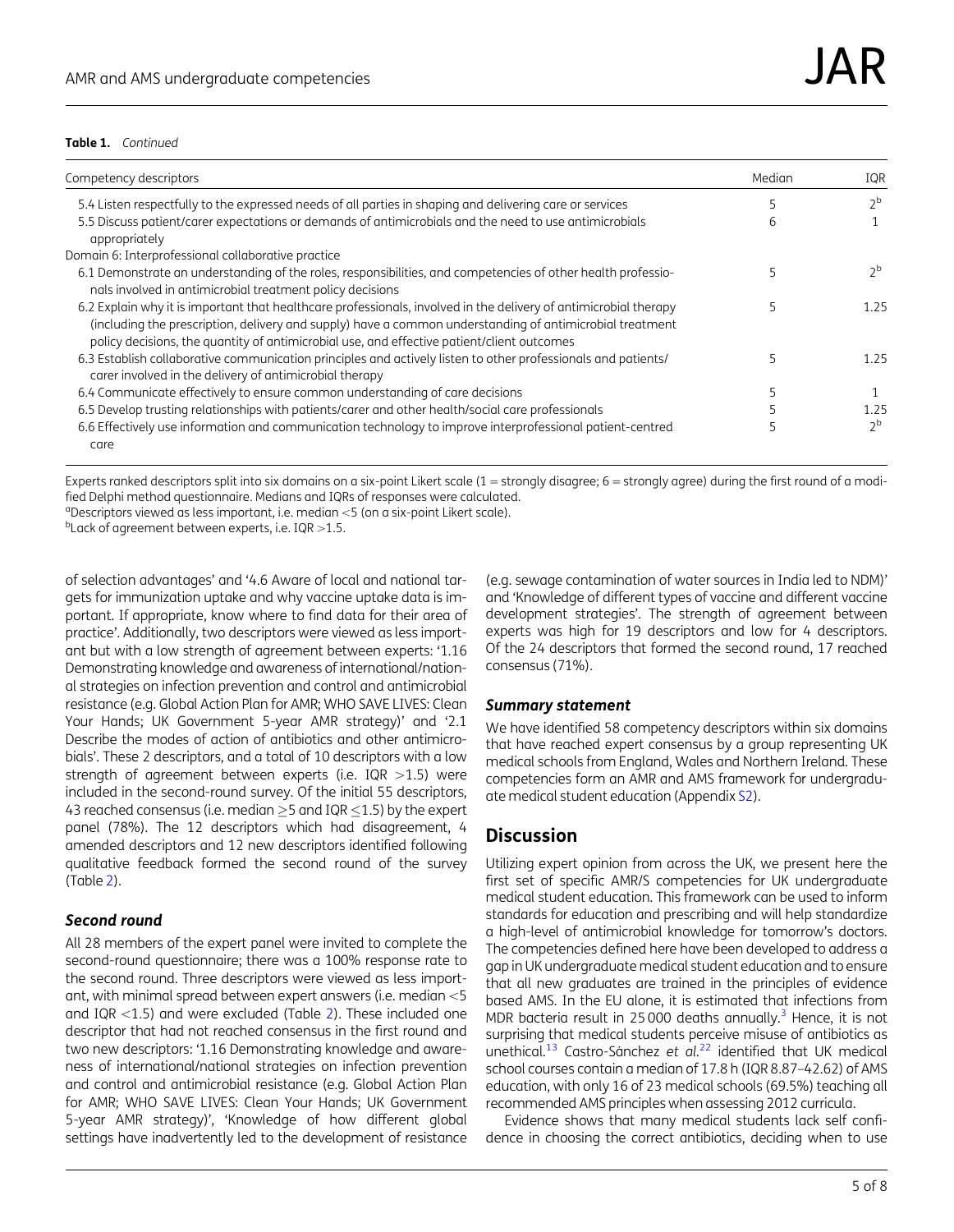#### <span id="page-5-0"></span>Table 2. Round two responses

| New descriptors                                                                                                                                                                                                                                                                                                                     | Median      | IQR            |
|-------------------------------------------------------------------------------------------------------------------------------------------------------------------------------------------------------------------------------------------------------------------------------------------------------------------------------------|-------------|----------------|
| Domain 1: Infection prevention and control                                                                                                                                                                                                                                                                                          |             |                |
| Aware of which vaccinations healthcare workers should receive in addition to standard UK immunizations                                                                                                                                                                                                                              | 5           | 1              |
| Describe what is meant by contact precautions, droplet precautions and airborne precautions                                                                                                                                                                                                                                         | 6           | $\mathbf{1}$   |
| Awareness of the cost (e.g. to the patient, society, healthcare system) of hospital acquired infections                                                                                                                                                                                                                             | 5           | 2 <sup>b</sup> |
| Understand how to use PPE and when to apply to appropriate situations                                                                                                                                                                                                                                                               | 6           | $\mathbf{1}$   |
| Domain 2: Antimicrobials and antimicrobial resistance                                                                                                                                                                                                                                                                               |             |                |
| Describe the implications of commonly encountered resistance profiles in terms of patient management (e.g. MRSA, VRE, ESBL,<br>CPE)                                                                                                                                                                                                 | 5           | 1              |
| Awareness of factors contributing to AMR including inappropriate prescribing by healthcare workers and the sale of antimicro-<br>bials without prescription (e.g. over the counter in some parts of the world; online sales)                                                                                                        | 5           | 1              |
| Understand the link between antimicrobials and the human microbiome and how this facilitates spread of resistant organisms                                                                                                                                                                                                          | 5           | 2 <sup>b</sup> |
| Aware of which vaccinations healthcare workers should receive in addition to standard UK immunizations                                                                                                                                                                                                                              | $4^\circ$   | $\mathbf{1}$   |
| Domain 3: Antimicrobial prescribing and stewardship                                                                                                                                                                                                                                                                                 |             |                |
| Describe key features of specific infections and the best narrow spectrum antibiotics to prescribe and length of antibiotic course<br>in these scenarios (e.g. UTI, pneumonia, cellulitis)                                                                                                                                          | 6           | 1              |
| Understand how to request and interpret basic diagnostic tests that can guide antimicrobial therapy (e.g. microbiology, radi-<br>ology, immunology)                                                                                                                                                                                 | 6           | 0.25           |
| Domain 4: Vaccine uptake                                                                                                                                                                                                                                                                                                            |             |                |
| Knowledge of different types of vaccine and different vaccine development strategies                                                                                                                                                                                                                                                | $4^{\circ}$ | 1              |
| Understand cultural sensitivities around refusal to take vaccines                                                                                                                                                                                                                                                                   | 5           | $\mathbf{1}$   |
| Round one descriptors                                                                                                                                                                                                                                                                                                               | Median      | IQR            |
| Domain 1: Infection prevention and control                                                                                                                                                                                                                                                                                          |             |                |
| 1.4 Explain the 'Chain of Infection'                                                                                                                                                                                                                                                                                                | 5           | 1              |
| 1.16 Demonstrating knowledge and awareness of international/national strategies on infection prevention and control and<br>antimicrobial resistance (e.g. Global Action Plan for AMR; WHO SAVE LIVES: Clean Your Hands; UK Government 5-year AMR<br>strategy)                                                                       | $4^{\circ}$ | $\mathbf{1}$   |
| 1.9R Demonstrate an understanding of the principles of why screening for infections (e.g. MRSA on admission to hospital) is im-                                                                                                                                                                                                     | 5.5         | 1              |
| portant for reducing nosocomial spread                                                                                                                                                                                                                                                                                              |             |                |
| Domain 2: Antimicrobials and antimicrobial resistance                                                                                                                                                                                                                                                                               |             |                |
| 2.1R Demonstrate an understanding of the spectrum of antibiotic activity in terms of Gram-positive, Gram-negative, anaerobic<br>and atypical organisms.                                                                                                                                                                             | 6           | $\mathbf{1}$   |
| Domain 3: Antimicrobial prescribing and stewardship                                                                                                                                                                                                                                                                                 |             |                |
| 3.7 Understand how local microbial/antimicrobial susceptibility patterns impacts on the choice of empirical therapy                                                                                                                                                                                                                 | 5           | $\mathbf{1}$   |
| 3.16 Demonstrate knowledge of when to use a delayed antimicrobial prescription and how to negotiate this with the patient                                                                                                                                                                                                           | 5           | $\mathbf{1}$   |
| 3.18R Demonstrate the ability to educate patients and their carers, nurses and other supporting clinical staff about when anti-<br>biotics are and are not required, the importance of complying with the duration/frequency of administration of their pre-<br>scribed antimicrobial and when to seek help                         | 6           | $\mathbf{1}$   |
| Domain 4: Vaccine uptake                                                                                                                                                                                                                                                                                                            |             |                |
| 4.5 Understand how current vaccines can benefit prescribing practices, including reducing the need for prescribing antimicro-                                                                                                                                                                                                       | 5           | 2 <sup>b</sup> |
| bials and decreasing antimicrobial-resistant strains (e.g. of S. pneumoniae)                                                                                                                                                                                                                                                        |             |                |
| Domain 5: Person-centred care                                                                                                                                                                                                                                                                                                       |             |                |
| 5.4 Listen respectfully to the expressed needs of all parties in shaping and delivering care or services                                                                                                                                                                                                                            | 5.5         | $\mathbf{1}$   |
| Domain 6: Interprofessional collaborative practice                                                                                                                                                                                                                                                                                  |             |                |
| 6.1 Demonstrate an understanding of the roles, responsibilities, and competencies of other health professionals involved in<br>antimicrobial treatment policy decisions                                                                                                                                                             | 5           | 1              |
| 6.6 Effectively use information and communication technology to improve interprofessional patient-centred care                                                                                                                                                                                                                      | 5           | $2^{\rm b}$    |
| 6.2R Explain why it is important that healthcare professionals involved in the delivery of antimicrobial therapy (including the<br>prescription, delivery and supply) have a common understanding of antimicrobial treatment policy decisions, the quantity/<br>quality of antimicrobial use, and effective patient/client outcomes | 5           | 1.25           |

Experts ranked descriptors split into six domains on a six-point Likert scale (1 = strongly disagree; 6 = strongly agree) during the second round of a modified Delphi method questionnaire. The second-round questionnaire included 12 new descriptors, 4 amended round-one descriptors (R) and 12 round-one descriptors with disagreement. Medians and IQRs of responses were calculated.

PPE, personal protective equipment.

<sup>a</sup> Descriptors viewed as less important, i.e. median < 5 (on a six-point Likert scale).<br><sup>b</sup>l ack of gareement between experts, i.e. JOP  $\geq 1.5$ 

 $b$ Lack of agreement between experts, i.e. IQR > 1.5.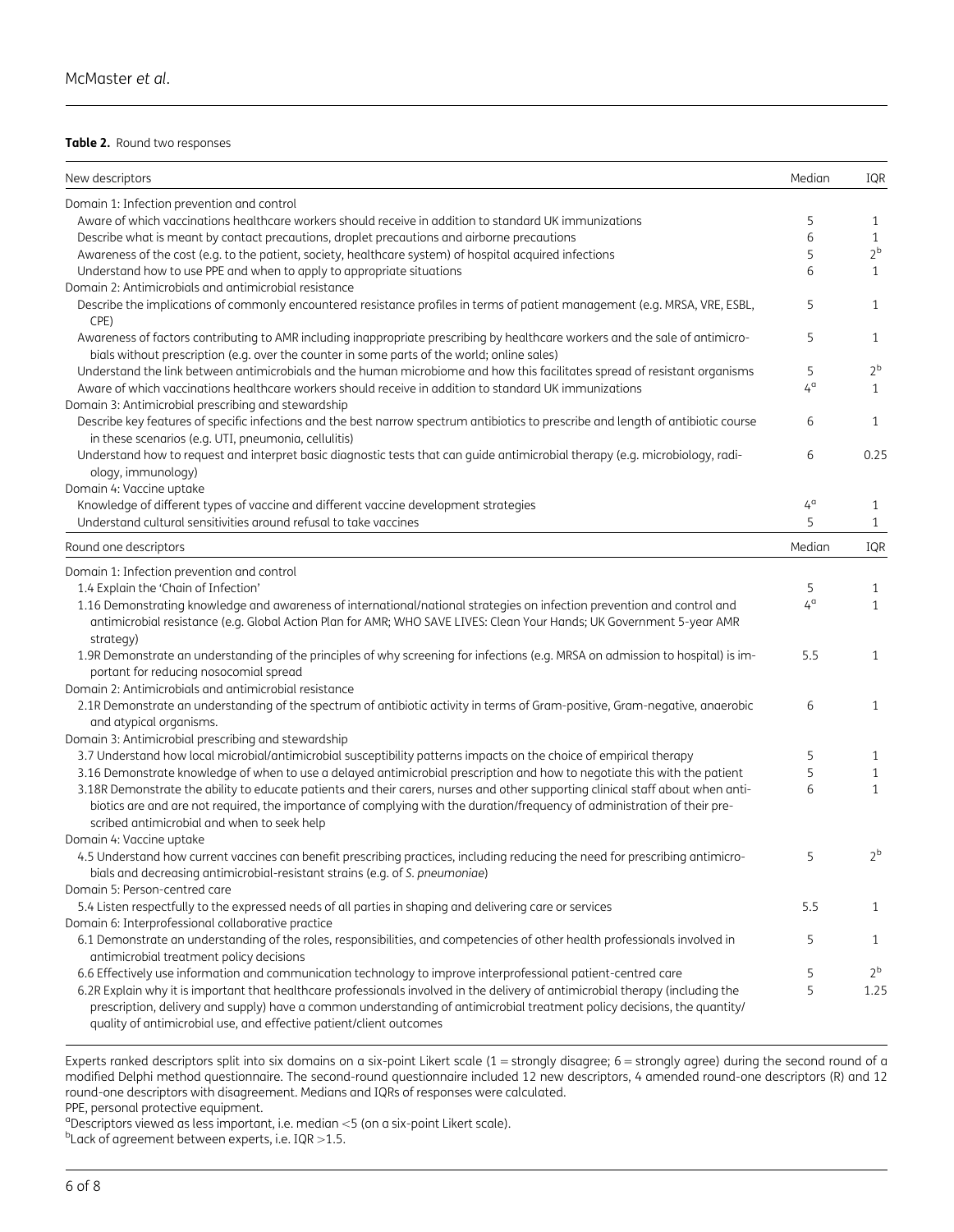<span id="page-6-0"></span>combination therapy and choosing the correct dose and interval of administration, with up to 98% of students wanting more training on antibiotic use during medical school.<sup>12–[18](#page-7-0),[23](#page-7-0)–[27](#page-7-0)</sup> A study of selfreported preparedness for prudent antibiotic use among final-year medical students in 29 European countries reported that UK students felt least prepared on selecting initial empirical therapy without using guidelines. $27$  This further highlights gaps in UK undergraduate medical education, with an overreliance on guidelines rather than a fundamental understanding of how to select appropriate antibiotics for common infections. A survey of junior doctors in the UK and France identified gaps in knowledge on the prevalence of antibiotic resistance and antibiotic misuse, despite 98.6% of those surveyed having prescribed an antibiotic within the last 6 months. $^{28}$ 

To improve AMS in the UK a coherent and consistent national approach must be taken to create high-quality educational resources to train current and future healthcare workers and improve individual practice. Using predefined competency statements with associated descriptors, experts representing medical schools in the UK formed a consensus on core AMR/S competencies for UK undergraduate medical students. There was a high response rate to both rounds of the Delphi process, with consistently high levels of agreement for many descriptors. Within the overarching domains of: 'Infection prevention and control', 'Antimicrobials and antimicrobial resistance', 'Antimicrobial prescribing and stewardship', 'Vaccine uptake', 'Person-centred care' and 'Interprofessional collaborative practice' we have reached consensus on 58 competency descriptors. These competencies can be used by professional bodies, regulators and education providers to inform standards, design curricula, create teaching materials and assess learning outcomes.

Strengths of the study include the use of a robust methodology, a high response rate and the opinions of a defined panel of experts. Some may consider the professional background of the experts in this study, including mostly specialists in infectious diseases or microbiology, a limitation in reaching consensus on relevance to all prescribers. However, experts in this group were also selected due to their role in undergraduate infection teaching and are therefore likely to have a pragmatic understanding of expectations and limitations of what can be included within undergraduate medical student education. In addition, the competency frameworks used to form the first-round survey had involved much broader input from other healthcare professionals (e.g. dentists, nurses, midwives, pharmacists), allowing the specialist expert group here to prioritize specific competencies for future doctors.

Preventing the rise of AMR requires multifactorial interventions and collaboration between healthcare professionals. It is essential and urgent that AMR and AMS competencies are embedded into the curricula of all healthcare professionals, including medical students, and we encourage those that develop curricula to adopt a similar process to develop competencies specific to their professional group.

# Acknowledgements

#### Members of the Keep Antibiotics Working (KAW) group

We thank the members of the KAW group: Afshan Ahmad, Andrew Kirby, Angharad P. Davies, Bethany S. Davies, Brian D. Robertson, Carolyn

Hemsley, Catherine Santucci, Christopher N. Penfold, Ciaran O'Gorman, David A. Price, David McMaster, Deborah Mitcheson, Elizabeth Hart, Felicia H. Lim, Gavin Barlow, Geraint R. Davies, Mahableshwar Albur, Marina Basarab, Matthew K. O'Shea, Molly Courtenay, Nicholas M. Brown, Nicola Jones, Owen Seddon, Patricia McGettigan, Paul Collini, Peter Munthali, Riina Rautemaa-Richardson, Sanjay Patel, Sophie Roberts, Tim Sloan and Timothy Paget.

# Funding

This study was carried out as part of our routine work.

# Transparency declarations

None to declare.

# Supplementary data

[Appendices S1](http://academic.oup.com/jacamr/article-lookup/doi/10.1093/jacamr/dlaa096#supplementary-data) and [S2](http://academic.oup.com/jacamr/article-lookup/doi/10.1093/jacamr/dlaa096#supplementary-data) available as [Supplementary data](http://academic.oup.com/jacamr/article-lookup/doi/10.1093/jacamr/dlaa096#supplementary-data) at JAC-AMR Online.

### References

[1](#page-1-0) WHO. Antimicrobial Resistance, February 2018. [https://www.who.int/](https://www.who.int/news-room/fact-sheets/detail/antimicrobial-resistance) [news-room/fact-sheets/detail/antimicrobial-resistance](https://www.who.int/news-room/fact-sheets/detail/antimicrobial-resistance).

[2](#page-1-0) WHO. Global Action Plan on Antimicrobial Resistance, May 2015. [https://www.who.int/publications-detail/global-action-plan-on-antimicrobial](https://www.who.int/publications-detail/global-action-plan-on-antimicrobial-resistance)[resistance](https://www.who.int/publications-detail/global-action-plan-on-antimicrobial-resistance).

[3](#page-1-0) ECDC and EMEA. ECDC/EMEA Joint Technical Report. The Bacterial Challenge: Time to React, September 2009. [https://www.ecdc.europa.eu/](https://www.ecdc.europa.eu/sites/default/files/media/en/publications/Publications/0909_TER_The_Bacterial_Challenge_Time_to_React.pdf) [sites/default/files/media/en/publications/Publications/0909\\_TER\\_The\\_Bacteri](https://www.ecdc.europa.eu/sites/default/files/media/en/publications/Publications/0909_TER_The_Bacterial_Challenge_Time_to_React.pdf) [al\\_Challenge\\_Time\\_to\\_React.pdf.](https://www.ecdc.europa.eu/sites/default/files/media/en/publications/Publications/0909_TER_The_Bacterial_Challenge_Time_to_React.pdf)

[4](#page-1-0) Dyar OJ, Huttner B, Schouten J et al. What is antimicrobial stewardship? Clin Microbiol Infect 2017; 23: 793–8.

[5](#page-1-0) Rawson TM, Butters TP, Moore LSP et al. Exploring the coverage of antimicrobial stewardship across UK clinical postgraduate training curricula. J Antimicrob Chemother 2016; 71: 3284–92.

6 UK Foundation Programme. The Foundation Programme Curriculum 2016. [https://content.hee.nhs.uk/curriculum/.](https://content.hee.nhs.uk/curriculum/)

7 General Medical Council. Outcomes for Graduates, Plus Supplementary Guidance, June 2018. [https://www.gmc-uk.org/education/standards-guid](https://www.gmc-uk.org/education/standards-guidance-and-curricula/standards-and-outcomes/outcomes-for-graduates) [ance-and-curricula/standards-and-outcomes/outcomes-for-graduates](https://www.gmc-uk.org/education/standards-guidance-and-curricula/standards-and-outcomes/outcomes-for-graduates).

8 The Royal College of Pathologists. Pathology Undergraduate Curriculum, September 2019. [https://www.rcpath.org/discover-path](https://www.rcpath.org/discover-pathology/undergraduates-and-foundation-doctors/pathology-undergraduate-curriculum.html) [ology/undergraduates-and-foundation-doctors/pathology-undergraduate](https://www.rcpath.org/discover-pathology/undergraduates-and-foundation-doctors/pathology-undergraduate-curriculum.html)[curriculum.html.](https://www.rcpath.org/discover-pathology/undergraduates-and-foundation-doctors/pathology-undergraduate-curriculum.html)

[9](#page-1-0) Dyar OJ, Beović B, Pulcini C et al. ESCMID generic competencies in antimicrobial prescribing and stewardship: towards a European consensus. Clin Microbiol Infect 2019; 25: 13–9.

10 Ashiru-Oredope D, Cookson B, Fry C et al. Developing the first national antimicrobial prescribing and stewardship competences. J Antimicrob Chemother 2014; 69: 2886–8.

[11](#page-1-0) Courtenay M, Lim R, Castro-Sánchez E et al. Development of consensus-based national antimicrobial stewardship competencies for UK undergraduate healthcare professional education. J Hosp Infect 2018; 100: 245–56.

12 Brinkman DJ, Tichelaar J, Graaf S et al. Do final-year medical students have sufficient prescribing competencies? A systematic literature review. Br J Clin Pharmacol 2018; 84: 615–35.